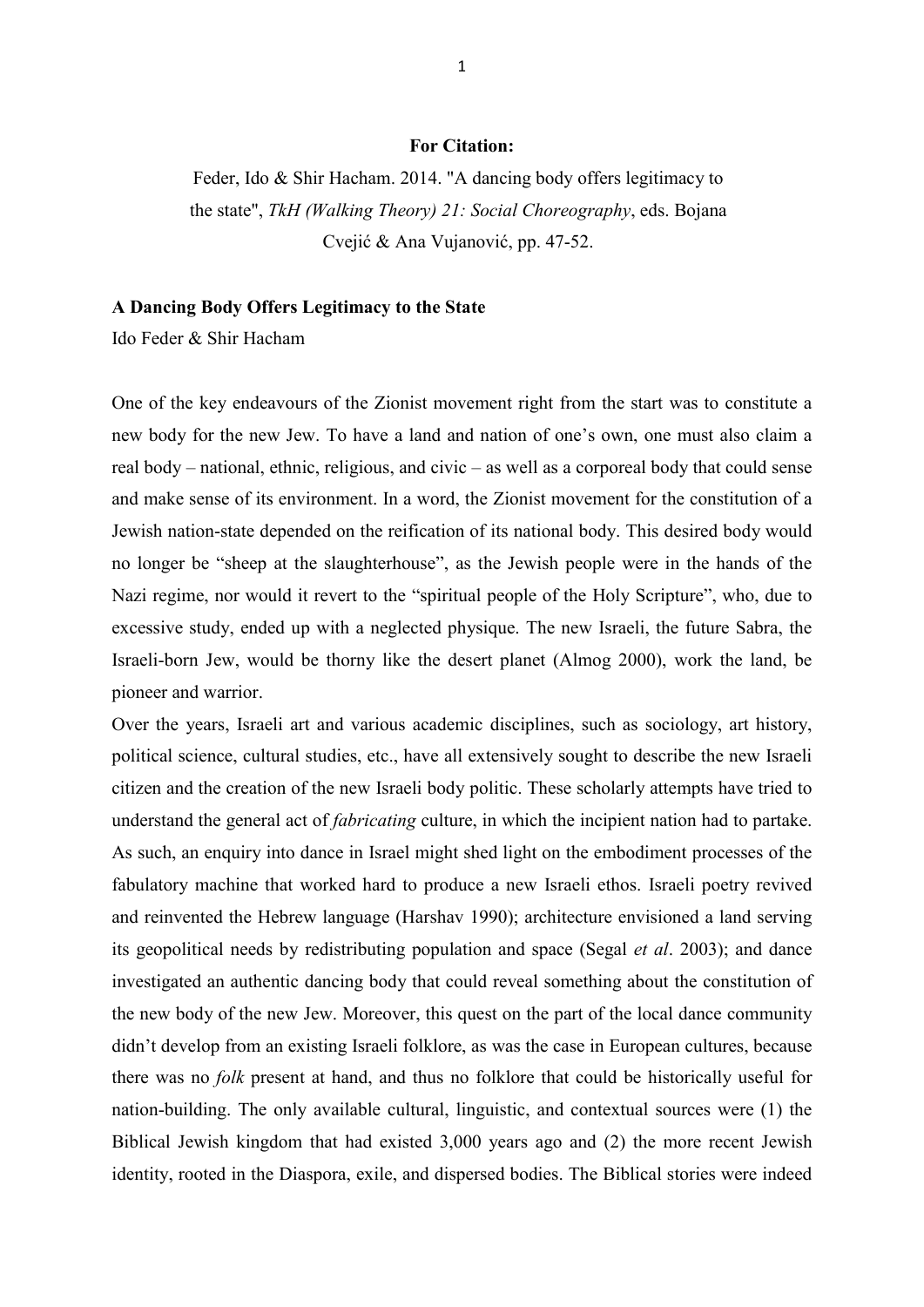often used in the arts but only to support Israel"s claim of legitimacy over the land and were not a solid foundation for the new Jewish identity. The exiled identity, of course, was condemned to erasure, as it couldn"t serve the aspirations of Jewish nationalism to appear as autonomous, strong, and free, but instead was a constant reminder of Jewish suffering and misfortune. And so, this new folk had to be summoned and interpellated from vast spatial and temporal distances, whilst at the same time engaging in an actual process of embodiment in constructing "Israeli Jewishness". Using different techniques of fabulation, including dance, the Jewish nation was now posited as a new nation of an old people, with timeless and divine legitimacy that would now, finally, become a fact in and of the region.

The unique body of Zionism, asserting this new national presence in the region, had to access other sources, which would no longer be associated with the Babylonian Captivity. Hence, Western theatrical dance was co-opted and recruited for the sake of promoting the new, tenacious, and creative body that Israeli dance aspired to develop. Right from the start, various dance makers who had heeded the Zionist call and immigrated to Palestine were artistically and intellectually curious about the ability of dance to constitute a "true" or "authentic" body for the future state of Israel. These modernist dance makers, most of whom were inspired by German expressionist dance, believed in the power of dance to unveil and constitute a legitimate and ideal body that would not just represent, but also manifest their Zionist-socialist ideological dream. Naturally, these explorations were quickly adopted by the nationalist agenda, which happily used dance as a tool in the competition for visibility, legitimacy, and the public and social demonstration of power that engulfed the region under the British Mandate. For example, the work of Baruch Agadati, then a young dance maker and visual artist, notorious for his Purim balls in Tel Aviv, which he organised as part of his artistic explorations, was loyally adopted by the Jewish leadership. Thus, what had begun in 1912 as Hebrew Bacchanalia, ended up in 1928 as a nationalist parade under the title of "Ten Years for the National Home".<sup>1</sup>

This nationalist affirmation of dance kept developing and thus today, in 2013, we may say that the Israeli state warmly accepts dance. The Israeli Ministry of Culture unequivocally states in their various publications that Israel is an "empire of dance".<sup>2</sup> Yet, unfortunately, recent history has repeatedly demonstrated that besides being an "empire of dance", Israel is an exemplary militaristic society – as empires tend to be. Thus, to read Israeli dance in

 1 For more on Agadati"s Purim balls and early Tel Aviv in general, see Gross 2009.

 $2 \frac{\text{http://www.mcs.gov.i/Culture/activities/Daoe/Pages/about.aspx}}{\text{http://www.mcs.gov.i/Culture/activities/Daoe/Pages/about.aspx}}$  (Hebrew) – accessed in October 2013.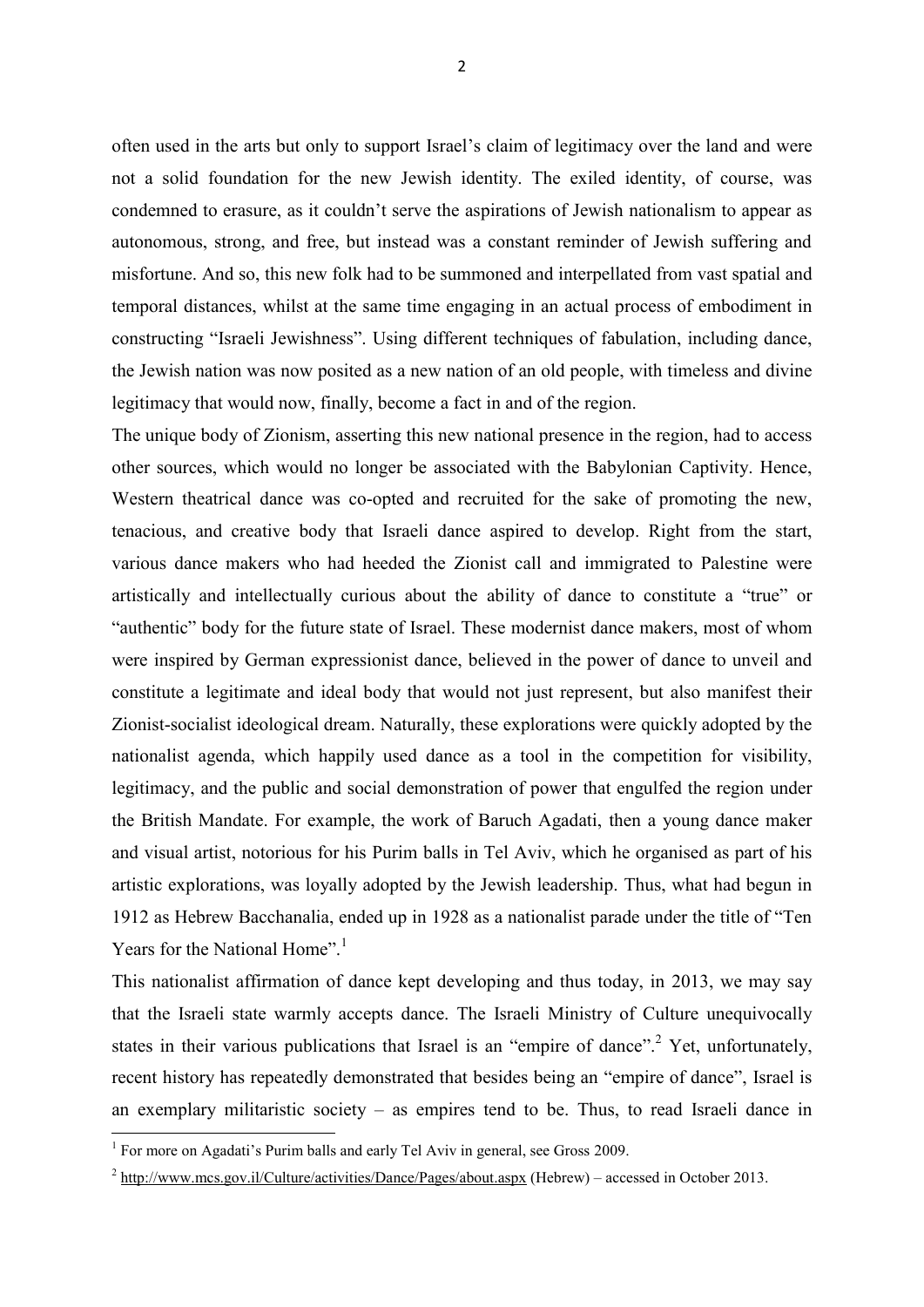isolation from its militaristic environment would be a misconception. This is because the "dancing body" and the "body in combat" are not two different entities, but rather one and the same, simultaneously fighting a war for legitimacy and dancing for presence and visibility. Moreover, we hope to show that both practices serve the same ontological and political mission of being and producing a valid and legitimate embodied nation in the region. In other words, seizing land by means of war, occupation, and conquest was and still is a constant task for the new Jew and thus an inseparable component of the national imagination, still present in all its endeavours. But Israeli culture continues to deny its legitimacy problem: mainstream political discourse forcefully rejects the colonialist tradition and history that gave birth to the Israeli state and its constant oppression of Palestine. Due to this denial, the hegemonic forces in Israel produce and emphasise various and competing arguments to shore up Israel"s legitimacy and account for its actions, such as the "security threat" or its dubious claims on ancient Biblical land, when trying to justify the occupation of the West Bank and Gaza, ongoing since 1967.

As such, these two embodied practices – dance and war – are not opposed, but in fact compatible and parallel in their concerted efforts. They reveal that the political and ontological issues encountered by the Zionist movement are in fact one and that the game of legitimacy and presence reveals the act of invention that became a fact in the region. Thus, the important questions for us would be the following: how to understand Israeli dance if it transpires from the same desire as the combat body? What discourses are chosen (and why) in the Israeli dance field that contribute to the struggle for presence in the region? And what is it in dance that can reinforce the legitimacy of the Israeli national body to such an extent that the state so eagerly adopts it?

As mentioned before, Israeli dance didn"t grow out of an existing local tradition. Of course, there were many attempts to use local Arabic and Levantine influences, but these were ultimately rejected by the European project that was the ideological and cultural basis of Zionism.<sup>3</sup> Those attempts were branded as "folklore" and were thus expelled from the high art of Israeli dance. In other words, they retain something of the "local" or some traits of Israel"s hybrid identity and thus are not regarded as real artistic creations that might postulate a new body. A "genuine" Israeli dancing body shouldn"t be just a "melting pot" of the

<sup>&</sup>lt;sup>3</sup> Israel and the Zionist movement have a rich history of orientalism, as even within the Jewish population there is a major ethnic hierarchy between Jews of European and those of non-European descent. For further information, see Khazzoom 2003.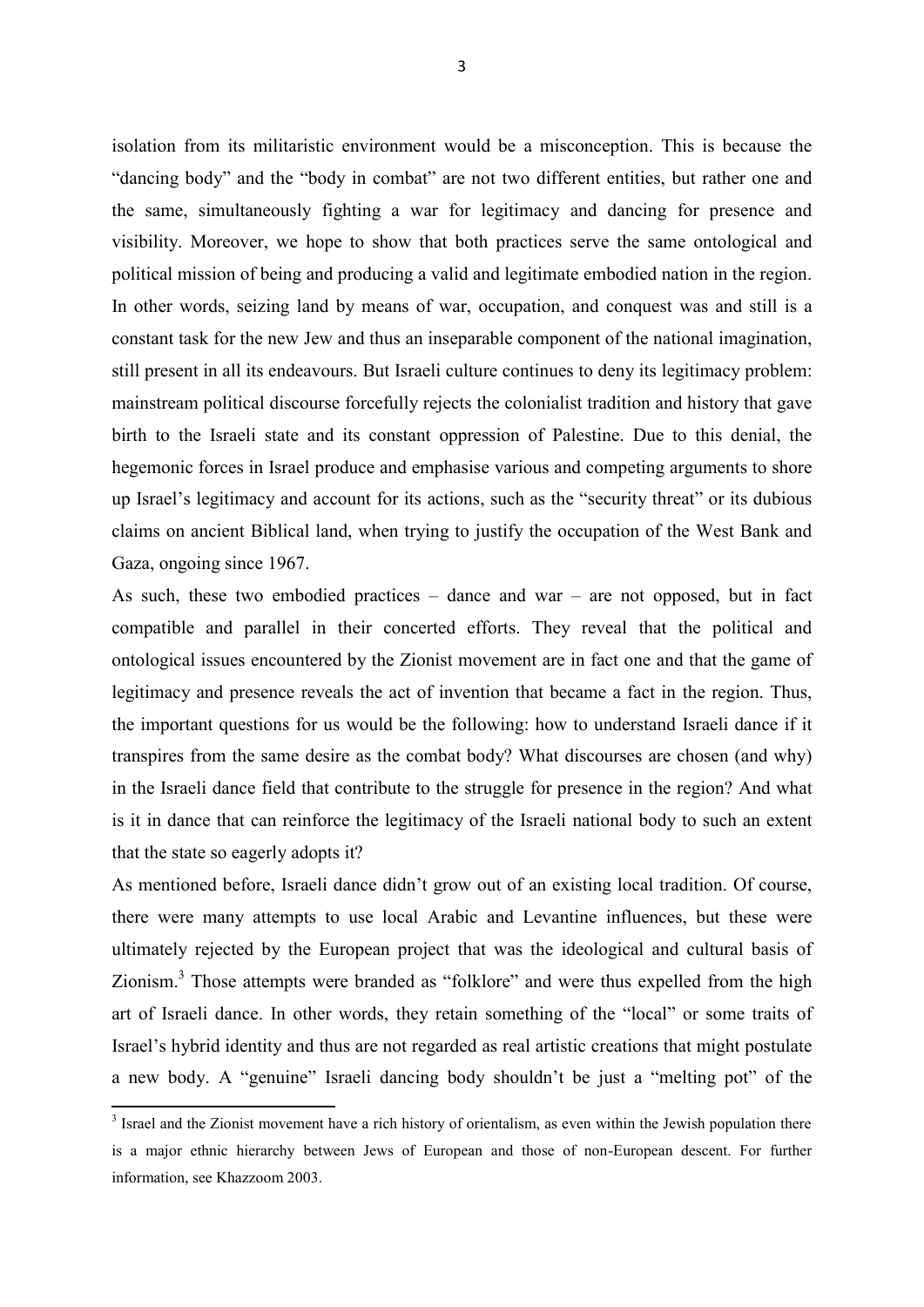identities and signs of its many ethnicities; moreover, this kind of mixture was dismissed as ontologically and ethnically inferior despite the official government doctrine of assimilating all Jewish immigrants. By contrast, the dancing body was considered apt to provide the nation with an *origin* to all of the above, since it was neither a depiction of the "local savage", nor could it qualify as foreign or colonialist.

Thus the Western dance canon was a fertile material and ground for this procedure, as it was perceived as an already global, universal, and expressive language, identified with the superior West and supposedly offering a legitimate meta-language that was well suited to the ongoing national fabulation of Israel. Israeli dance instrumentalised this attribute of Western dance – universality – to support the desire to fight the war for originality and survival in the region. If war meant the actual competence to erase the enemy, then dance contributed to this mission with the universal syntax of modern and classical dance. In that sense, war was the unconscious of the Israeli dancer, as this struggle for acquiring the sensibility of a dancing body was aligned with the struggle to fulfil the universal call of Zionism. Nowadays, just like the State of Israel continues to invest efforts and funds in bringing the Jews "back home" (the process known as *Aliya*, which literally means "ascending"), distinguished Israeli dance companies such as Vertigo and Kibbutz are also contributing by offering scholarships to Jewish dancers from all over the world to participate in their educational programmes.<sup>4</sup> As we can see, the dancing body delivers a legitimate position to the national body in its struggle for factual existence and moral, social, and historical survival.

In local dance history, aesthetics, and discourse, legitimacy was attributed to the dancing body by claiming it to be *original.* We believe that this mission was in some respects accomplished when Ohad Naharin took over the leadership of the Batsheva Dance Company in 1990. Naharin"s work, international recognition, and artistic development in the company led Israeli dance to success, as proclaimed by the Ministry of Culture. Additionally, the Batsheva Dance Company has proved to be one of the most lucrative cultural organisations in Israel. Despite the State"s ridiculously low budget for the arts (about 0.2% of the total budget) and especially the absurdly small percentage that dance receives out of that modest sum – Naharin has revived the interest in dance in Israel, which has experienced an unprecedented increase in its audience reach. Financially, Batsheva is the most successful company in Israel, as it attracts the greatest number of viewers and receives high revenues from ticket sales, as

 4 See: [http://www.masaisrael.org/programs/vertigo](http://www.masaisrael.org/programs/vertigo-dance-company)–dance–company and

[http://www.masaisrael.org/programs/dance](http://www.masaisrael.org/programs/dance-journey)–journey – accessed in October 2013.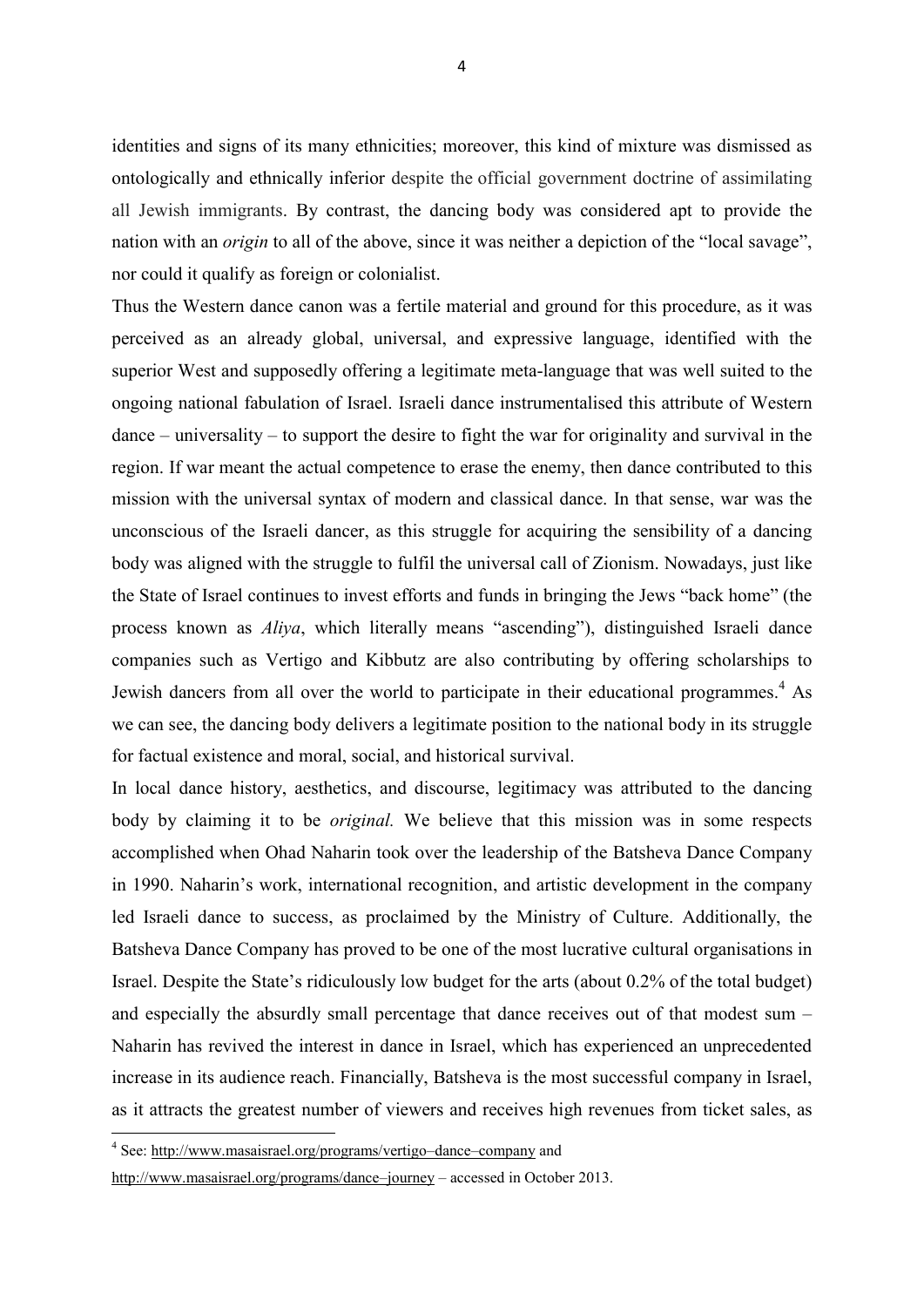well as private donations, state support for performances in Israel and abroad, etc.<sup>5</sup> Moreover, it seems that the winning ethos of dance in Israel appeared fully only in Naharin"s project. The idea was and still is that the Israeli dancing body is an entity that transcends both the present and the past; in other words, a universal body that isn"t contingent on the local historical situation of Israel, but instead channels the *facticity of being a body prior to anything else.*

In other words, dance served as a tool for instilling *originality* into the national body. And indeed, Israeli dance history shows us that a recurrent notion was its quest for the original "Israeli dancer" and not just any dancer in Israel. The mission was to prove the ontological legitimacy of the attribute of "Israeli" by means of a specific way of understanding movement, which the practice of dance offered. As such, the dancing body systematically erased the hybrid mixture of identities, signs, and conditions that it had to endure. It was finally completed in a total act of the creation – fabrication and purification – of a new dancing body, uniquely identifiable as "Israeli" both inside Israel and abroad, and singularly branded as "made in Israel". A systematic genealogy of this procedure would exceed the scope of this text. Instead, we shall give an indication of it and then focus on Naharin"s more recent work, as it reveals the brand"s trademark features.

When Naharin joined the Batsheva Dance Company, it was already the most prominent actor in the Israeli dance field. At the time, Batsheva was a repertoire company and had no key choreographic figures directing it. Moreover, this was in line with the conception of its British founder, Baroness Batsheva de Rothschild, for whom "the idea was to start with dancers, not with choreographers" (Gluck 2006, p?). As mentioned earlier, the mission was to find and brand the new Israeli dancer, in order to posit and show the world the capability and presence of the new Israeli body. But Naharin was first and foremost a choreographer, thus his contribution to Israeli dance history took the "tradition of dancers" a step further, despite being a direct result of it. Naharin became a reference point for a kind of completion, national and artistic success of Israeli dance, as he found a way to *instil the desired originality* into the dancing body, yet he did so by tapping into the universal values of Western theatre dance, used as a line of flight from the everyday hardships of living in what very soon became a

 $\overline{\phantom{a}}$ 

<sup>&</sup>lt;sup>5</sup> According to the Israeli cultural research institute Pilat. These reports, commissioned by the Ministry of Culture, contain data for the entire cultural field in Israel. The data regarding dance in 2011 are available at <http://www.pilat.co.il/download/tarbut/mahol2011.pdf> (Hebrew) – accessed in October 2013.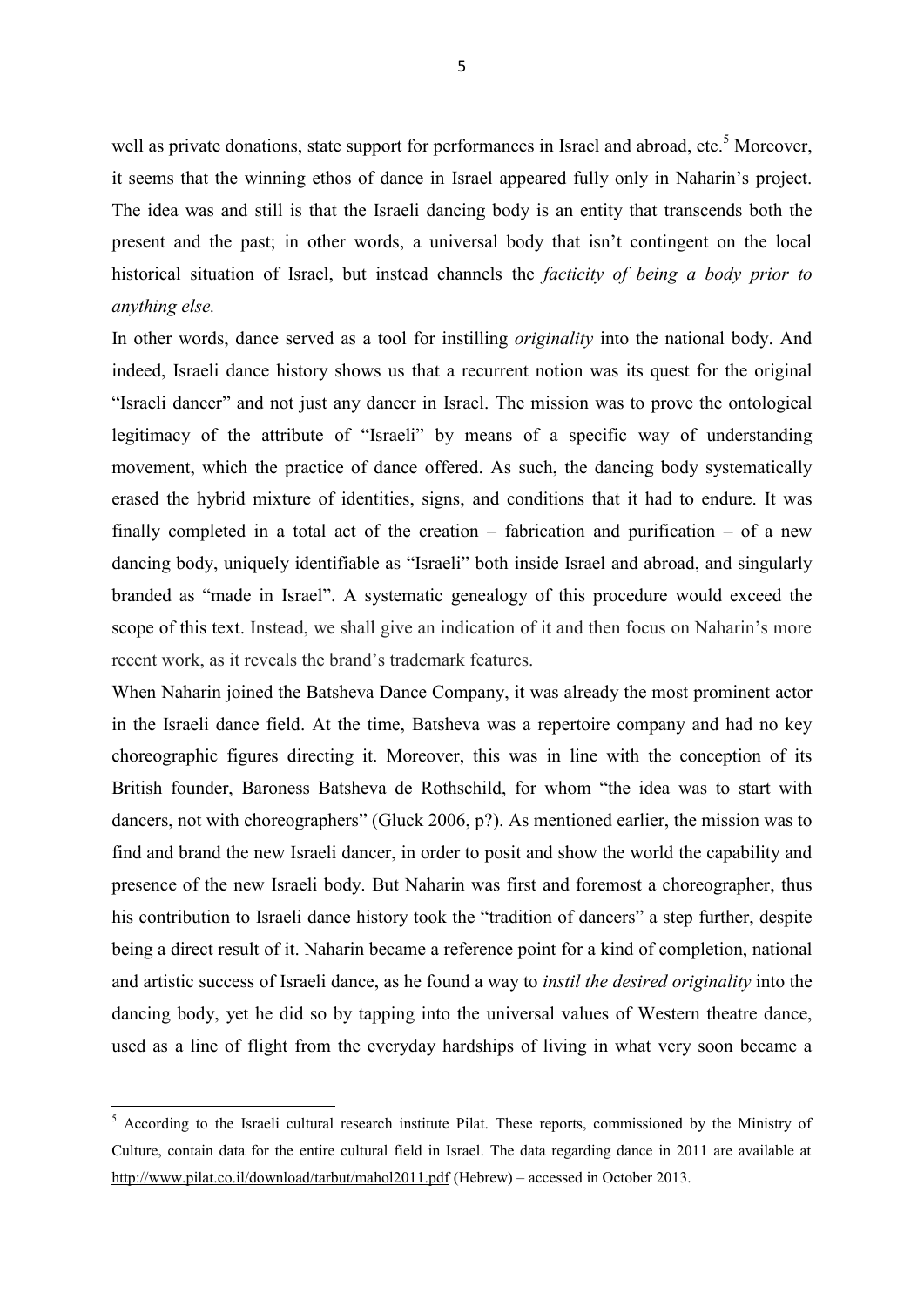"two-faced" regime: democracy and occupation between the Mediterranean Sea and River Jordan (Azoulay and Ophir 2008).

Paradoxically, Naharin himself is a proclaimed critic of the Israeli regime. For example, after winning the Israel Prize, the highest honour bestowed on citizens of Israel, he rushed to criticise the Israeli occupation in an interview for a Canadian newspaper.<sup>6</sup> In a broader sociological perspective, one should mention that Naharin is a Sabra, born in the 1950s, and belongs to a generation that was brought up to actualise their immigrant parents' dream. In fact, Naharin and his peers were the bodies that Zionism aspired to produce. Himself, Naharin is a success story: a young, handsome, heterosexual soldier turned dancer, in other words, a subject who has attained the ideal of both combat and dancing in one and the same body. But in fact, his generation was also the first to criticise the Israeli regime, especially after the 1973 war and the rising awareness of the Israeli occupation that had begun in 1967. Naharin"s generation also initiated various Zionist leftist movements, such as Peace Now, which combine the general belief in the right of Israel to exist with self-criticism and an aspiration to lead the region towards stability and peace. Nonetheless, a number of scholars have shown that this traumatic and personal experience of war has been mostly normalised by those very same subjects, who are subordinate agents of society (e.g. Lomsky & Feder 2004), which means that the ideological necessities of the state persist and usually get the upper hand. Naharin"s choreographic act is deeply rooted in his "generational story", as his work has a similar ability to criticise the endless variations of militant bodies around him by celebrating the individual body. But at the same time, an individual"s critical act still ends up neutralising itself, precisely because "war is the unconscious of dance" and the act ultimately normalises the body, in this case the "original body", so desired by the state.

When Naharin joined Batsheva, he was not content with the "Israeli Dancer" brand, able to perform the best of the Western neoclassical tradition. He wanted to do original work and so trained the "Israeli Dancer" to be self-reflective and construct original choreographies and not just perform them, but in order to accomplish that, he had to strip the dancers' bodies of their nationalist uniforms. One of his early notable works, *Kyr* (1990), included a section in which a big group of dancers were sitting in a semi-circle and singing the most famous Passover song,<sup>7</sup> whilst taking their army uniforms off. Naharin thus made the unconscious of dance –

<sup>-&</sup>lt;br><sup>6</sup> [http://www.kibush.co.il/show\\_file.asp?num=3808](http://www.kibush.co.il/show_file.asp?num=3808) – accessed in October 2013.

 $<sup>7</sup>$  The most celebrated religious Jewish holiday, well-incorporated into the mythology of the state, as it</sup> commemorates the Exodus, the ancient Jewish people"s transition from slavery in Egypt to freedom in Canaan.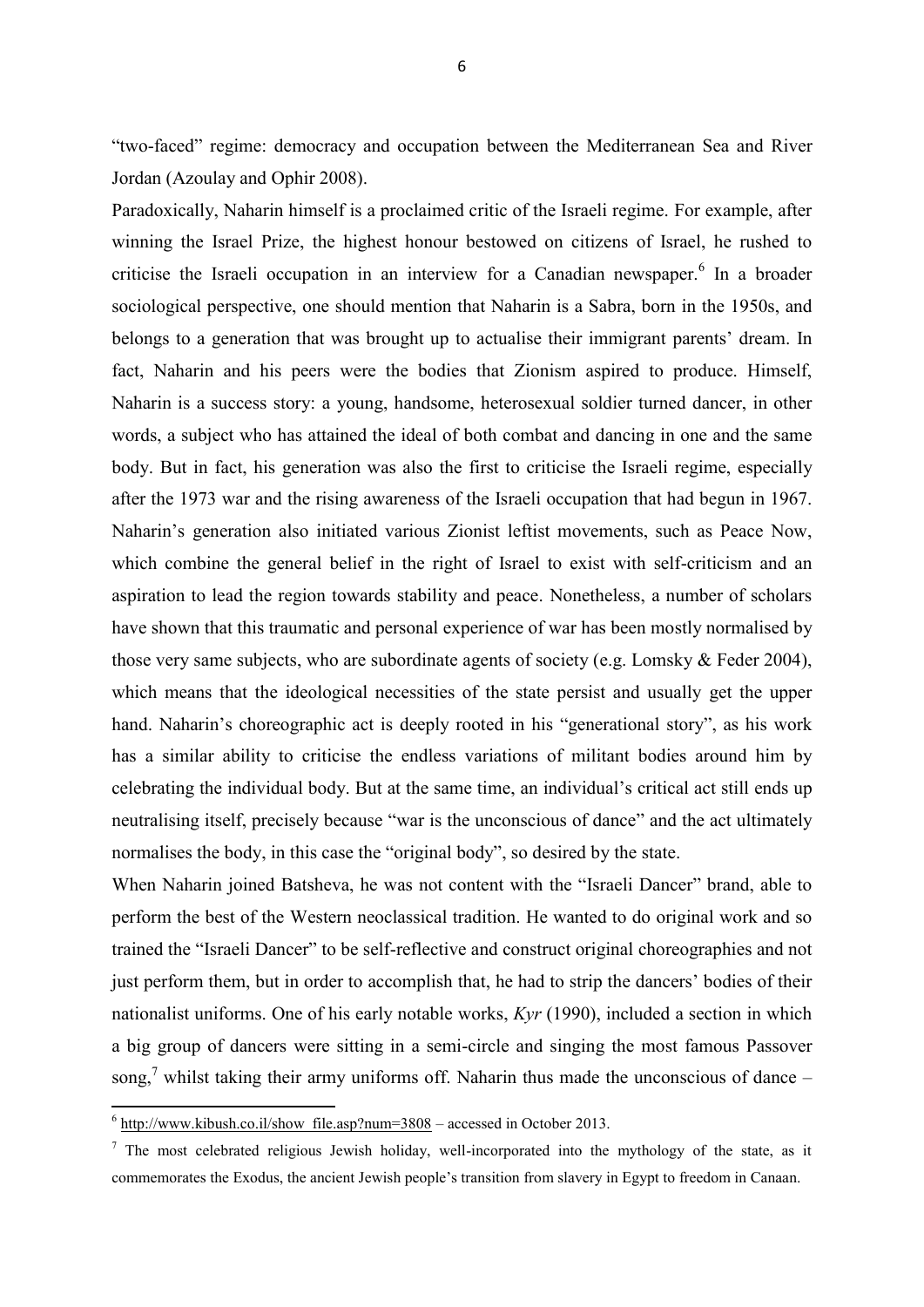war – conscious, professing a need to cleanse the body of militarism. Another famous early piece by Naharin was *Tabula Rasa,* described by *The New York Times* as follows: ""Tabula Rasa" radiates a general sense of loss" (Kisselgoff 1987), possibly revealing Naharin"s belief in, and desire for, establishing a body cleansed of all signs. Yet, Naharin's actions were not as intentional as they may seem and the demilitarisation proclaimed in his work actually seems to be continuing the involvement of dance as a discipline in the fabulation of the national body. *Tabula Rasa*, literally meaning "a blank slate", is a naming that reveals the constitution of the desired dancing body, perfecting the ability of dance to erase certain features of the body in order for another, "truer" and universal body to appear. As a result, this constant erasure provides the state with a body that is cleansed from its moral and political responsibilities, as well as from its present difficulties. In other words, Naharin"s work has mastered the obsession with the real and the ability of dance to perform it. His work, heavily reliant on his experiences of American modernist and European neoclassical dance, such as the work of Martha Graham, Maurice Béjart, and Jiří Kylián, showed that his bodies could easily traverse and reinterpret this existing knowledge, but most of all, they simulated the presence of the *origin* of this knowledge. That is why at first the Batsheva Dance Company under Naharin continued to perform its international repertory, with its dancers known for their "smooth Israeli" style of performing the technical feats of neoclassicism. Yet Naharin used the language of dance to demonstrate his ability to transcend it and posit the Israeli dancing body as a primordial fact, able to shed militarism as it reinterprets the contemporary language of dance.

These procedures appear in a more methodical and elaborate way in his later choreographic works, as well as in *Gaga*, his dance technique and language. In our view, his work is an ongoing process of de-subjectification and de-signification, which culminated in *Gaga*. Naharin"s set of movement coordinates serves as a vehicle for positing both the "truth" of dance and the end of the war, by positing "war" not as an aggressive bodily fight for life and death that requires the destruction of the enemy, but as a perpetual state of a passionate ethos of movement, directed toward a state of a declared original presence and an endless economy of pleasures. This process can be called a *demilitarisation* of the Jewish militant body, because it downplays Israeli militaristic significations (which Naharin perceives as "rough" or "vulgar"), $<sup>8</sup>$  but in fact, its a-historicity suggests that the war has been won and that the</sup>

<sup>-&</sup>lt;br><sup>8</sup> <http://e.walla.co.il/?w=/274/1775822> [Hebrew] – accessed in October 2013.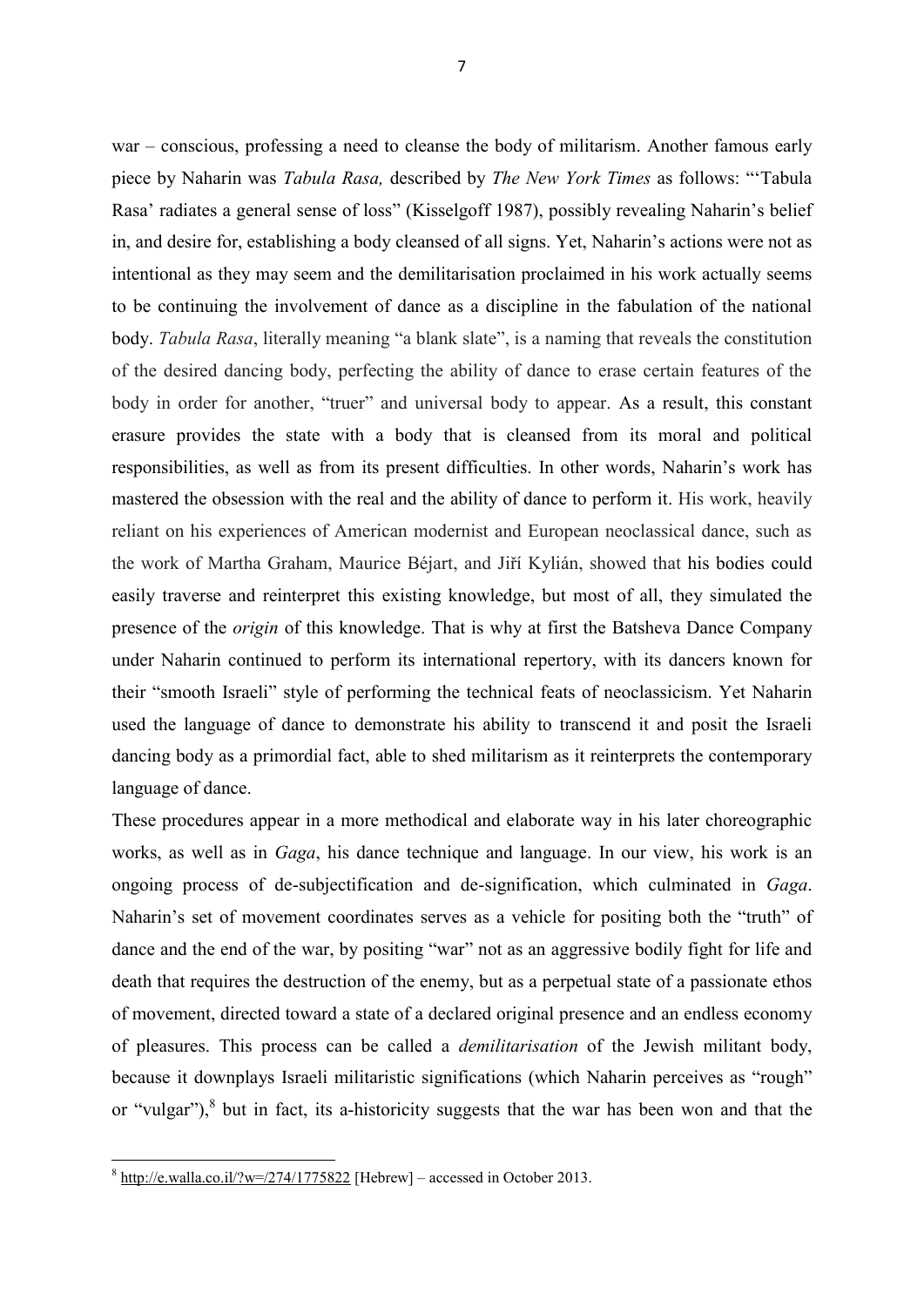Israeli body is alive, well, and in control – a new prominent fact in the region. His criticism and demilitarisation are meaningful and revealing of many endeavours to come, but they also fully articulate the ability of dance to offer its body and nation the legitimacy of *being a fact in the world*. Dance offers something much more useful than the Zionist melting pot doctrine, because the dancing body somehow keeps the truth – its being a fact – of the new body, and therefore ensures that it"s not hybridised, but instead *instils originality into it.* 

*Gaga*"s website defines it as follows: "The language of Gaga originated from the belief in the healing, dynamic, ever-changing power of movement".<sup>9</sup> It's professed as a new and contemporary language of movement that, according to Naharin, should stand on its own, that is, detached from his authorship, which is why he named it "Gaga" and not, for example, "Naharin". Supposedly, "Gaga" means nothing, it's gibberish, yet its euphony alludes to a newborn baby, who is only able to say: "ga ga…", a kind of mumble. Famously, a decade ago, when Batsheva performed a piece by Mats Ek, Naharin declared that from then on, the Batsveha dancers would use *Gaga* as their everyday practice, to prepare their bodies for work *in lieu* of classical ballet training. In a diplomatic concession to Ek, he allowed his dancers to take one ballet class a week, but now, *Gaga* is the company's only training practice. Over time, *Gaga* has grown articulate enough to address the general public as well and *Gaga* classes are now taught on a daily basis to dancers and non-dancers in Tel Aviv and around the world. The dissemination of this knowledge resembles a franchise, as only Naharin may authorise new teachers.

A typical *Gaga* class lasts for an hour, during which the participants are randomly scattered in space; they never stop moving, performing from a wide range of guidelines. Oddly enough, *Gaga* is based on instructions that invoke images about how to deal with the body"s economy, investment of energy, simulation of textures and states of matter, and not with aesthetic shapes or visibility (mirrors, for example, are not allowed in *Gaga* classes or the Batsheva Dance Studios). But, in fact, when we look at an average Batsheva *Gaga*-trained dancer, we can easily identify a specific figure. For example, some recognisable features include the following: the arms are always floating and never drop; the body is never engaged in a penetrating touch with another body; the floor is hardly ever accessed. The reason for this generic resemblance is the most important ontological trait of *Gaga* – its constant invitation to engage in a *potential state of self-sensing*. Thus, *Gaga* leaves you pondering

<sup>&</sup>lt;sup>9</sup> <https://www.facebook.com/gagapeoplecom> – accessed in October 2013.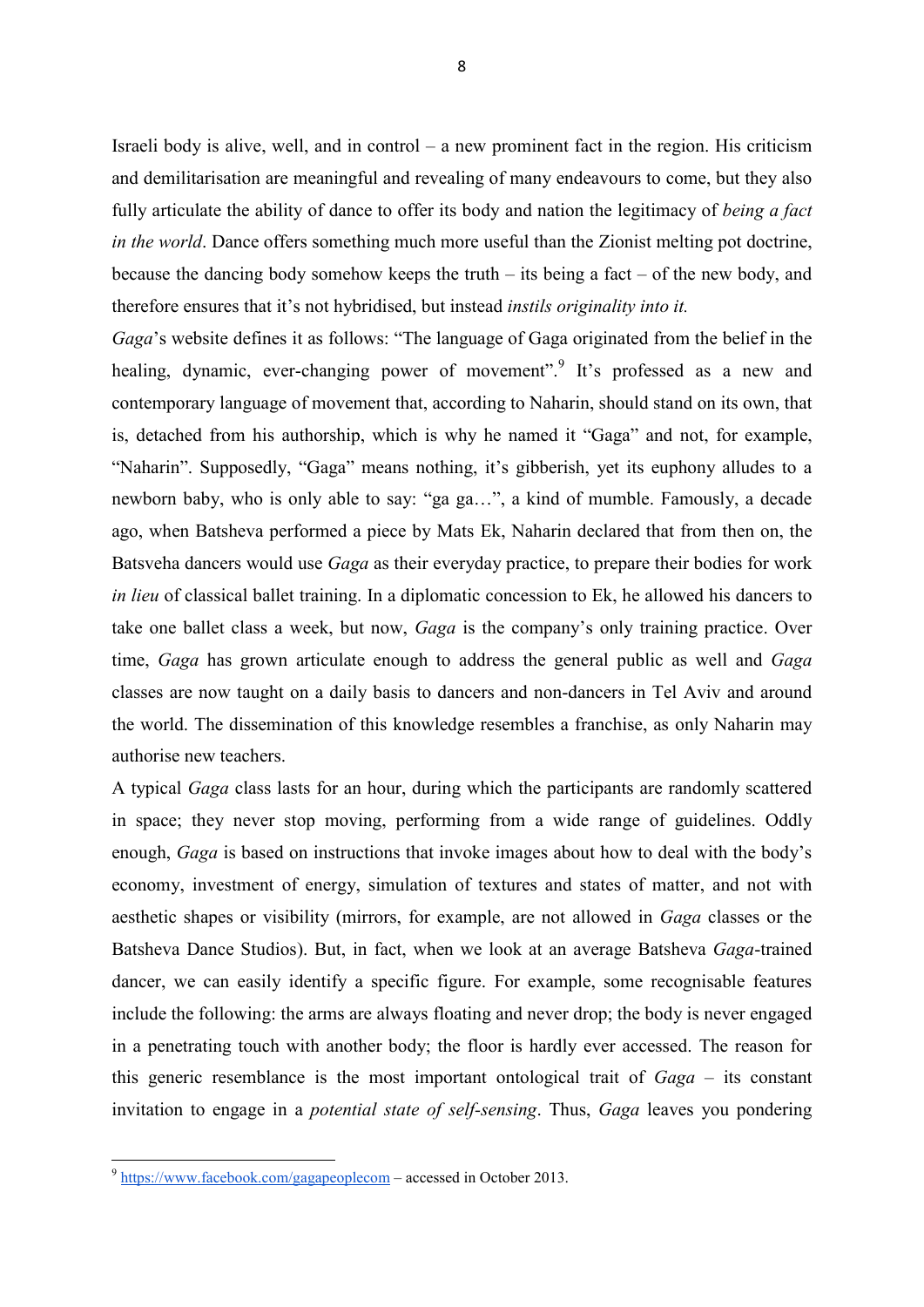whether its purported discovery of the original dancing body is just yet another romanticising claim of Western dance.

Naharin himself offered a hint at a press conference before the première of one of his recent pieces, which he named *Hora* (2009) after the eponymous Israeli national folk dance. Naharin said: "*Hora* unfolds several points of reference… the rhythm and inner logic of the piece invite us to view them as a sequence of climaxes without low points between them".<sup>10</sup> Obviously, there is no such thing as "a sequence of climaxes without low points between them", since there cannot be climaxes without low points in between and vice versa. Hence Naharin"s statement indicates the illusion that the body he is manufacturing is meant to create and that this illusion is in fact the Israeli national folk dance. It demonstrates the denial of any kind of "low" points, including the economies of inflicting pain, displeasure, and the disfiguring of the body, and it is only interested in proclaiming the euphoria of its own success.

Moreover, Naharin"s statement is a perfect description of the *Gaga* language and what it offers its practitioners: "a sequence of climaxes without low points between them". In a *Gaga* class, participants are not instructed to make any shapes with their bodies, nor is there a declared hierarchy of privileging one movement over another. Yet, watching or participating in a *Gaga* class, one easily recognises the way one uses a fourth position, how one attempts an arabesque, and that when the teacher says "Lana", it means "centre" (as part of Naharin"s wholesale attempt to re-coin popular dance phrases). *Gaga* claims to consist not of a system of positions, like ballet, but of non-hierarchical sequences of movements, climaxes, and original libidinal impulses. Therefore, the fundamental principle of *Gaga* is shapelessness. Or maybe it's simply not a language, but a dialect or accent of what dance "as such" supposedly is.

In general, a *Gaga* class does not instruct the body to assume any particular positions, but uses metaphors instead, such as "imagine your spine as a snake" or "bathe in honey" (preferred metaphors in many *Gaga* classes). The image guides the body until it reaches a suitable manifestation of it. *Gaga* inhabits a region of heightened frequencies of pleasure and effort: from the excess of sensual pleasure to the suspension and gentleness of a hand rocking a cradle. All is accepted if the instruction "Enjoy!" is followed. That is why *Gaga*"s formlessness creates a type of expression that can carry contradictions by delimiting them, as

**.** 

 $10$  [http://www.mouse.co.il/CM.articles\\_item,698,209,34860,.aspx](http://www.mouse.co.il/CM.articles_item,698,209,34860,.aspx) [Hebrew] – accessed in October 2013.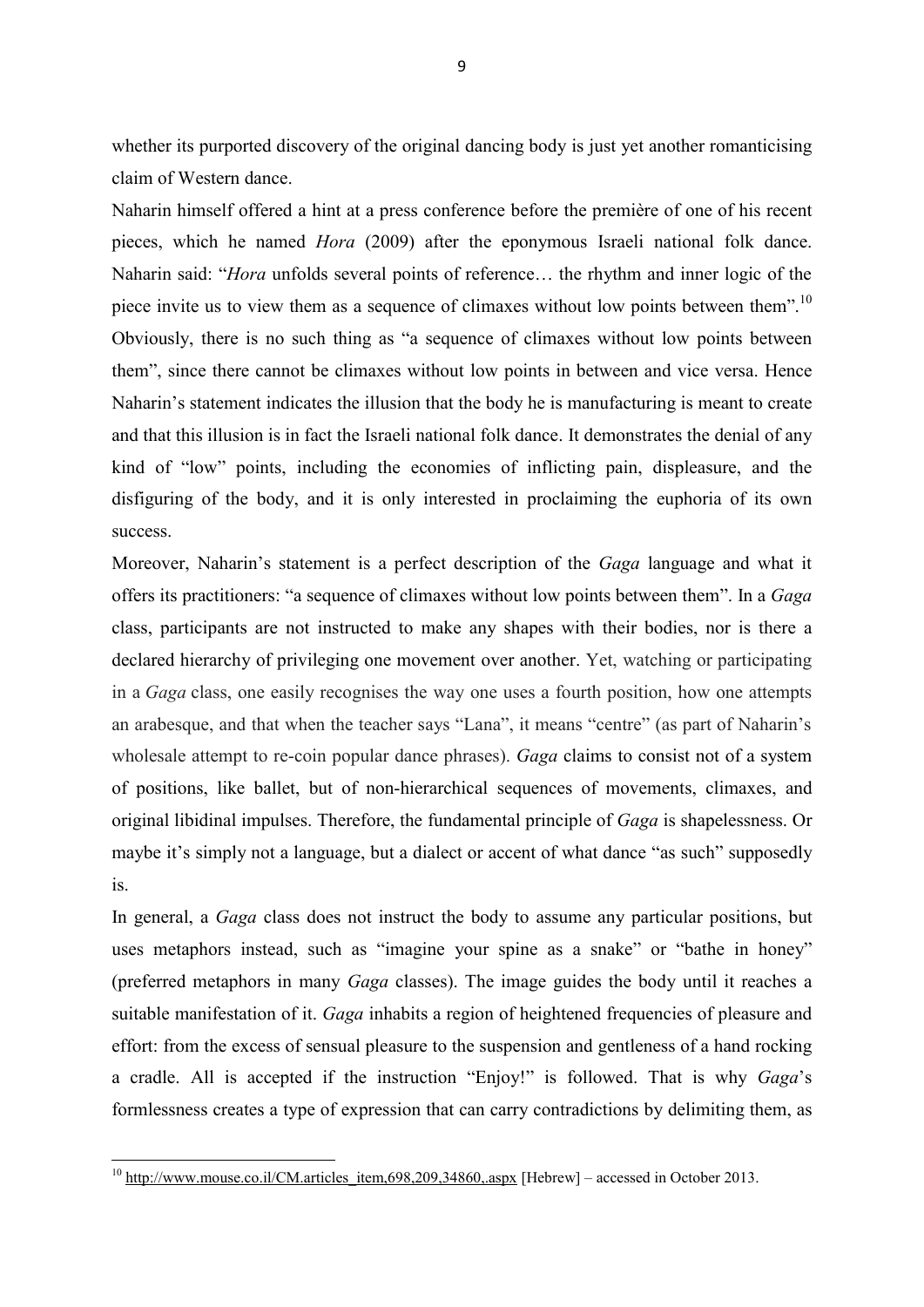the body is by no means obliged to make any sense whatsoever, but simply celebrates the alleged primacy of sensation. As such, it pretends to be indifferent to any signs that it may wear, or, to put it in even stronger terms, signs are perceived as stains that blur the visibility of the body and render it opaque. *Gaga*"s constant disavowal of any kind of signification, which was initially set in motion to fight what Naharin calls "vulgarity", makes sure there are no signs at all, especially not military signs or any other questionable moral or personal signs that would attest to a failure or error in the body machine"s investment of energy.

That is why *Gaga* embraces a New Age philosophy of life, a kind of illogical naturalism advertised around the world as selling a more "fun" morning class to professional dance companies, or as a way for more and more people to gain access to the potential of "winning" life by enjoying the moving body, rather than engaging it in critical thinking. In our view, this "Israeli way to move" brand is another sublimation of the unconscious of war, as it engages in an unconscious denial of war, instead of deliberating or dancing the legitimacy of war or lack thereof. And yet, Naharin wasn"t the only one: the 2000s, when Naharin started using the term "Gaga", saw the beginning of the collapse of the Zionist Left"s ideological metastructure, in which it had subsisted for almost 40 years, following a wave of hopelessness that struck the nation after the assassination of prime minister Yitzhak Rabin and the supposed failure of the Oslo Accords. Its set of basic principles (the belief in the right of the Jewish state to exist but also in its ability to criticise itself) couldn"t stand its spectacular failure in the outbreak of the Second Palestinian Intifada (the Palestinian term for "resistance" or "uprising"), which saw unprecedented levels of violence on both sides. In those days, the phrase "no partner for negotiations" was coined to describe Yasser Arafat and the Palestinian Authority. Besides, since the early 1990s, the Israeli society has undergone an accelerated process of privatisation and individuation, and neoliberal capitalism was already blossoming in what was once a unified socialist-oriented state. In this cultural and social climate, Naharin"s work increasingly turned to the self, slowly closing on itself, as it was predicated on a body that simply couldn"t bear its contradictory existence. But instead of engaging in resistance and criticism, this body preferred to escape and deny its existence. It seems as if Naharin"s project was conceived simply to exit the society that had given birth to it, as though it could somehow boycott the culture by denouncing it as "vulgar". Under Naharin, the Batsheva Dance Company turned into a small enclave set up to keep the "roughness" of the outside world at bay, whereas it ended up keeping at bay the roughness of its suffering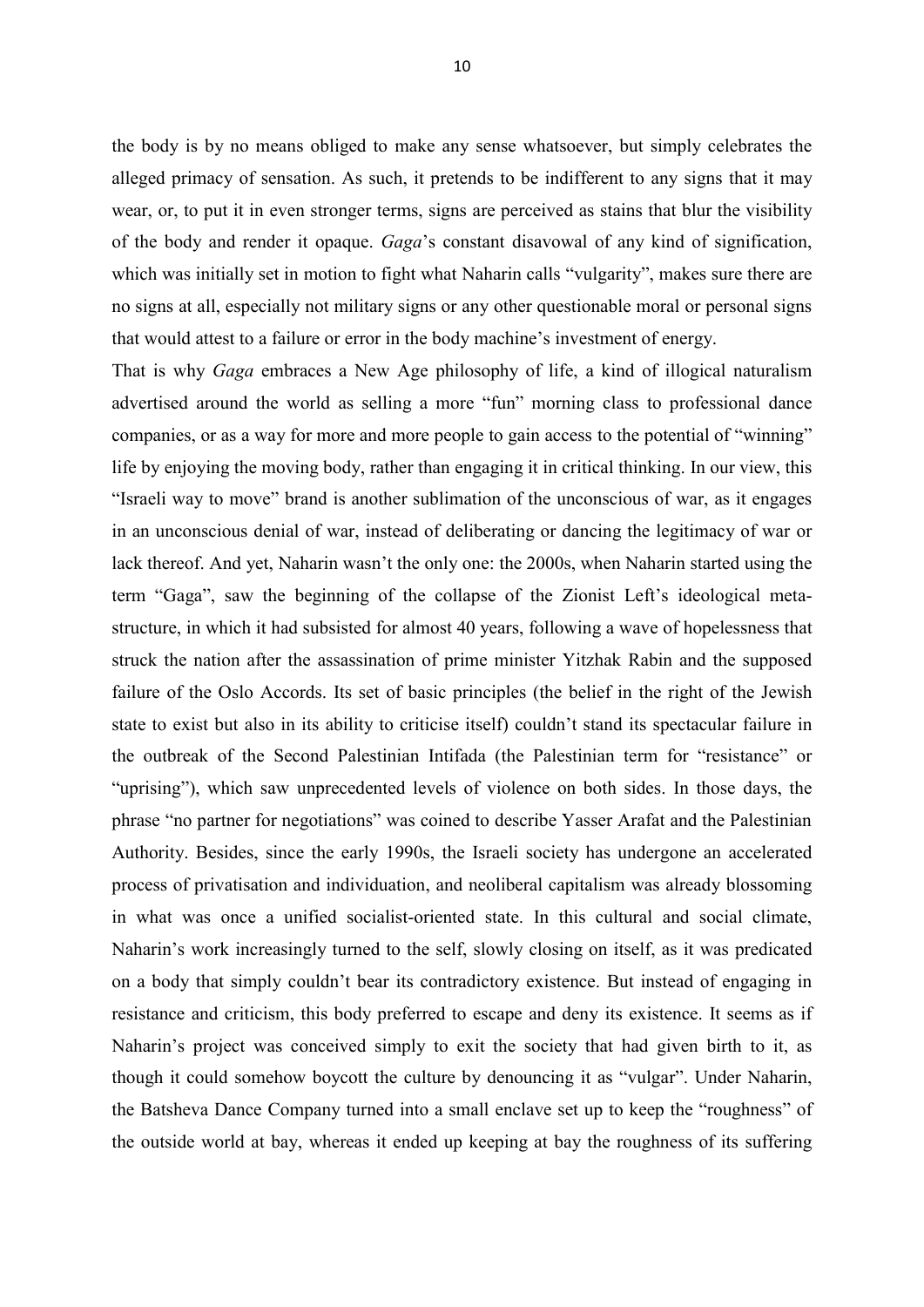bodies, dreams, hopes, and thoughts of change and resistance, and appropriated individualistic, and New Age discourses that suppressed those bodies even further.

There is another site of embodied activity where the maximum presence of the body remains close to the sensibility of pleasure, and that is sex. Therefore, it is no surprise that Naharin asks his dancers to connect to their sexual energy, to "activate" that source when dancing. Extracting movement from such boundless and instinctive forces allows him to create a kind of dancing that is free from the limitations of external time and place, just as it is free from gender specificities and political dogmas, bound only to the "fact of life" and authority of the libido, which allows procreation and pleasure to reside in a single gesture. This is a dance that is not inhabited by "one thought", because it seeks to harvest the potential of every thought, every time, and every place, as they appear by the mere fact of having a sensual yet generic sexual body.

Finally, *Gaga* has created a body that carries a somewhat sterile universality, since it shows no affinity for, or commitment to, any particular, historical, or actual events. In short, it strives to capture "eventality", being-in-event, which has no reference and even renounces any need for reference.<sup>11</sup> Trying to force any sort of thinking on *Gaga* or provide an explanation for its appearance would be considered foolish, naïve, or heretical. This innate liquefaction of sense and refusal of historicity are *Gaga*"s most important characteristics, as they inform its subversion of dance tradition, tapping into the *facticity of the body*. That"s why *Gaga* heralds a kind of capitalist New Age, but in a very literal sense: an ever "new" age of a body that denies neither the past nor the future, but is simply not determined or limited by them and takes part in a kind of eternal present, in a *presencing*.

Nevertheless, lately, Naharin has immersed himself in more concrete "New Age" references, calling *Gaga*"s basic set of values "a universal ethics" – clean, "Green energy", availability. Those values are a product of his wish to detach himself from  $20<sup>th</sup>$ -century languages of movement and, in a way, to "resolve" their problems. Shapelessness within shapes is supposed to counter the ruthless discipline of bodies "in shape". Imagination ("imagine your spine as a snake") is supposed to fight the mechanistic outlook of dance technique, and so on. And yet, *Gaga* only appears in the thin context of its self-sensing, which aims to be a

1

<sup>&</sup>lt;sup>11</sup> We are thinking here with Alain Badiou's concept of *event* – a historical sequence that states a universal truth and redefines the structure of being *qua* being. See Badiou 2005. Contrary to this conception, we see *Gaga* not as an event, but only as "evental", because it's only a simulation of being in a constant "event"; as such, it doesn"t allow a real event to appear.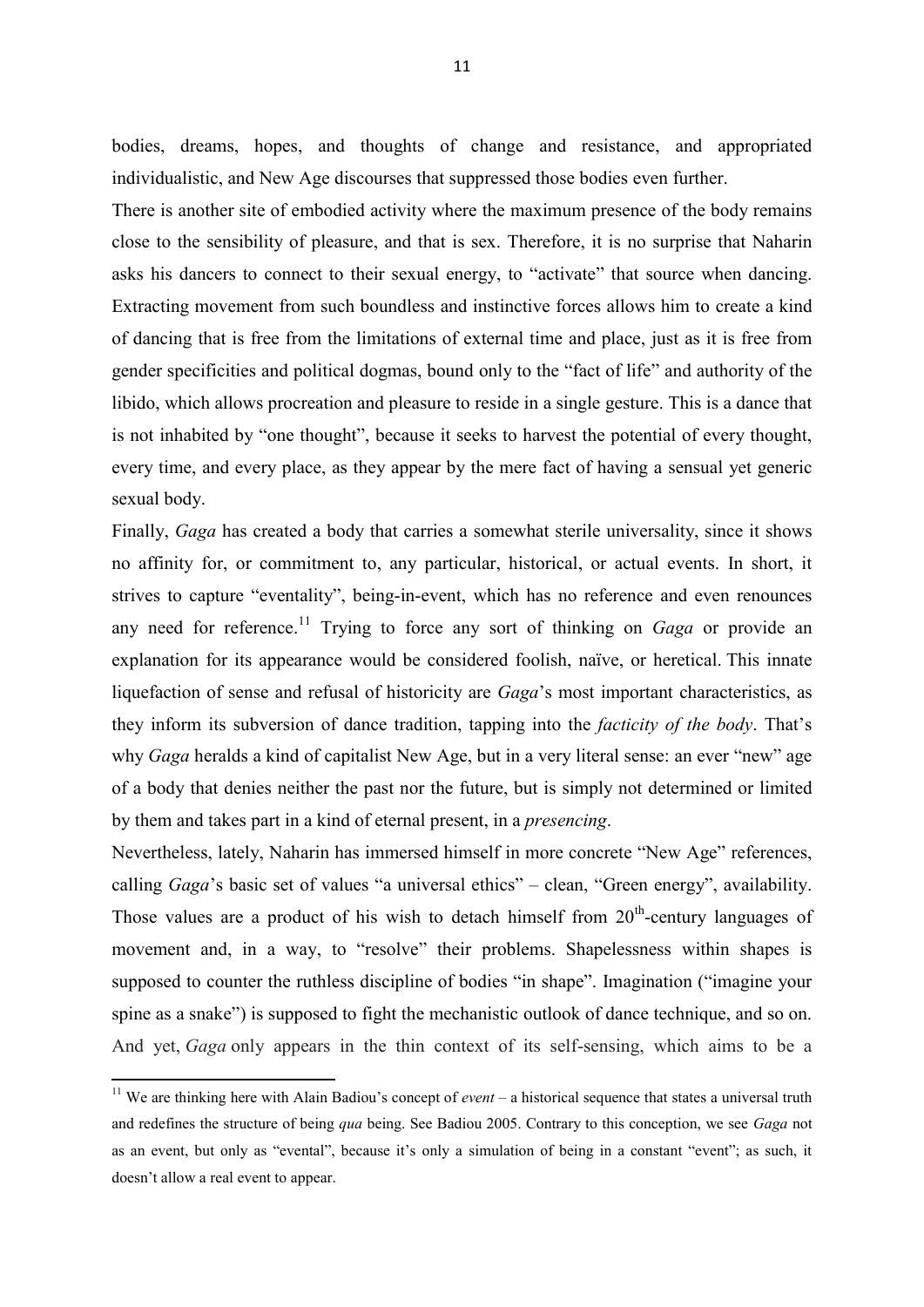platform for the origin of all reflexivity, but is in fact locked in a pre-reflexive mode of being. Maybe it is no accident that as soon as Naharin completed his formulation of *Gaga*, the company almost stopped performing pieces by other choreographers and focused almost exclusively on works by Naharin and his *protégée*, Sharon Eyal. 12

In other words, the *Gaga* body denies the recognition of others, as it offers an individuating event before encountering any other events. As such, the *Gaga* body is a signature of being a fact, an original piece of knowledge made in Israel, but at the same time, it is a *fact that closes upon itself*. We are not saying that Naharin doesn"t touch on social reality in his work, but that the vanity of his bodies, the concept of *Gaga*, becomes a fertile soil for delineating sense and erasing others, which is so desired by the Israeli state. In the contrasted political situation of Israel, and with a great will not only to criticise the politics of the state, but also to dance his way through a demilitarisation and exhibition of liberated bodies, Naharin has embarked on a journey of constant and unparalleled transcendence: first, out of the crude physical existence of the Jewish militant body and then, from the historical contingency of any particular performance.

Still, at the end of the day, this machine is burdened with the closure of its own selfreferentiality. In other words, its endless self-affecting presence affirms the body as a fact and not as a being-in-the-world; as the substructure that sustains autonomy, but not as a ruptured self. His inability to bear a problematic reality led Naharin to engender a body prone to celebrate its own victory of silence, as he designs a pleasurable dance that denies the world around it. This version of the body can then easily be submitted to different kinds of rhetoric and propaganda, endless cultural hermeneutics, and finally to the branding of "Israeli Dance". Nonetheless, Naharin"s invention, this alleged regime of self-sensation, still has an ethical impulse beating in it: it aims for a state of pure potentiality to be whatever ("you are a tiger"), which Naharin perceives as a total emancipation from the law of discipline and technique of dance, and ultimately identifies moving with living. That's why *Gaga* is a specimen of vitalist ethics and a way of life, but one that has lost its historical coordinates and is deeply uninterested in its outside.

1

<sup>&</sup>lt;sup>12</sup> Sharon Eyal was Naharin's "muse" for many years, as she danced in the company from the beginning. Later on, she was made the company"s in-house choreographer. Recently, she has won international success and famously left the Batsheva Dance Company and established her own, L-E-V. However, she still associates herself with Gaga practice, e.g.<http://www.youtube.com/watch?v=2rsebh20mdk> – accessed in October 2013.